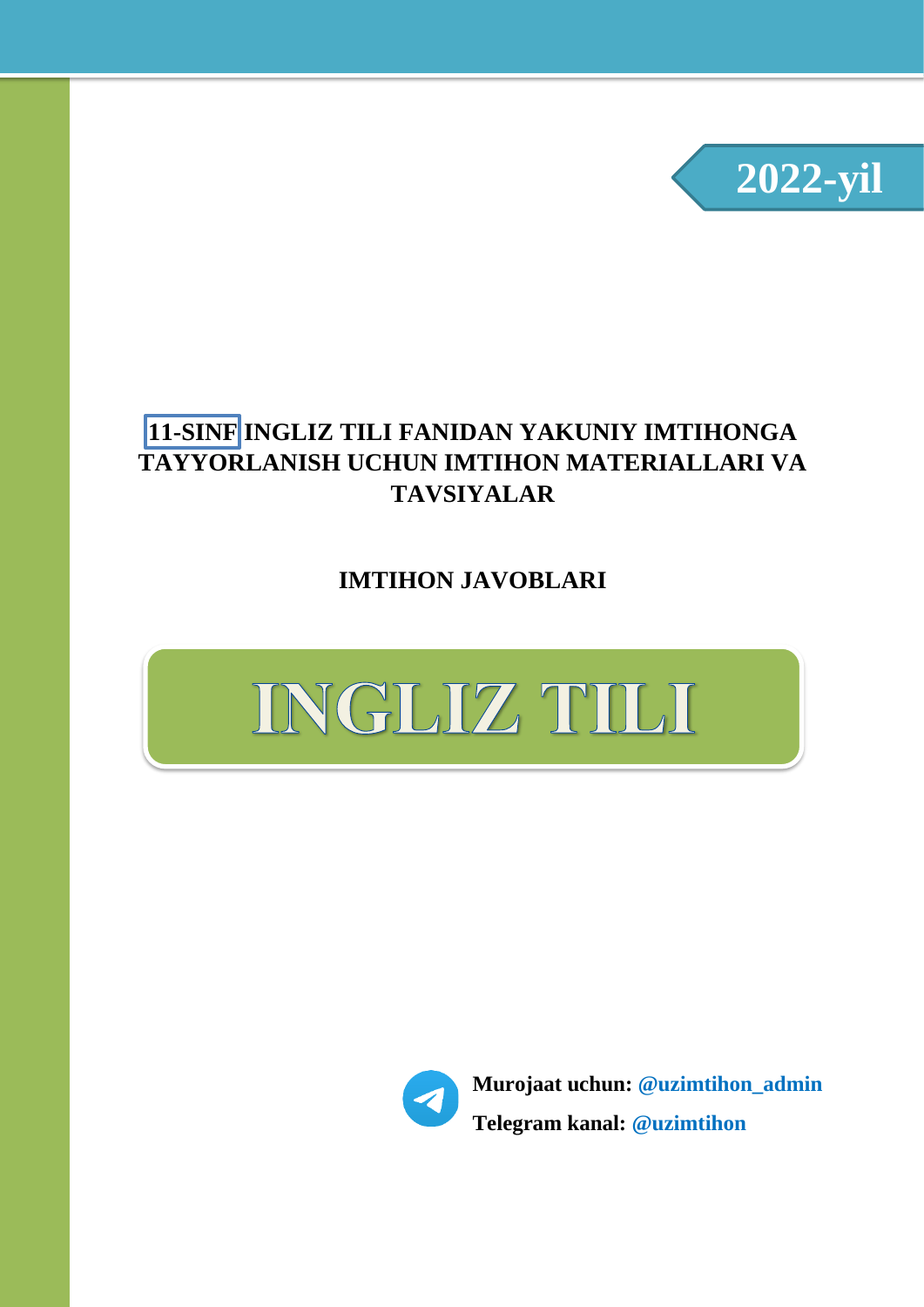#### **INGLIZ TILI 11-SINF**

#### **1-BILET**

1. Complete the sentence.

The teacher completed her report after she **had finished** her lessons.

2. Read the paragraph and tell your opinion.

Most of us never update our skills. We think that whatever we have learned is quite enough. But good is not good when better is expected. Enlarging your knowledge regularly is the key to success. There is a saying. "Sharpen your ax before cutting the tree".

In my opinion, working at your skills very important to succeed in your field. If you work tirelessly on your skills, one day you will definitely succeed. But if you don't work on yourself, someone more knowledgeable than you will replace you some day.

3. What is leadership? What qualities should leaders have?

*Leadership is a set of qualities and skills necessary to bring the team to the desired address. The impact created depends on the size of the combined group and the value created for the entire society in which the leader is responsible. Good leaders ensure that they do not damage parts or the whole team, other teams, as well as future generations.*

*There is always a need for a leader if a coordinated collaborative effort is required. The need for someone to initiate, at least facilitate-lead the torch to show the way. Otherwise, people can live, work and enjoy life well without a leader.*

*Here are the most important leadership qualities and skills for the great leader: Effective communication, integrity ,accountability, sympathy, humble, endurance, view, effects, positivity,trust, open-minded.*

#### **2-BILET**

1. Complete the sentence.

You may not know them. They **haven't lived** here for years.

2. Read the paragraph and answer the questions.

About half of 16 and 17-year-olds in the UK have got jobs, and three quarters of this group also go to school. They do part-time jobs before or after school and at weekends. The most common jobs are babysitting (popular among girls) and paper rounds (popular with boys). Cleaning and working in a shop are also popular jobs. Teenagers do part-time jobs because they want to earn some money. What kind of part-time jobs can students do in Uzbekistan? Do you think doing a part-time job is good? What can students learn from it?

*I think in Uzbekistan, part-time jobs like waiter, dishwasher and sales assistant are very popular among students. But they can't earn too much with those jobs. In my opinion, part-time jobs are useful if they are in the same field which students studying. In other cases, it only distracts them from study.*

3. What is your attitude to smoking? Do you think smoking in all public places should be banned? *Medical studies have shown that smoking not only leads to health problems for the smoker, but also for people close by. As a result of this, many believe that smoking should not be allowed in public*